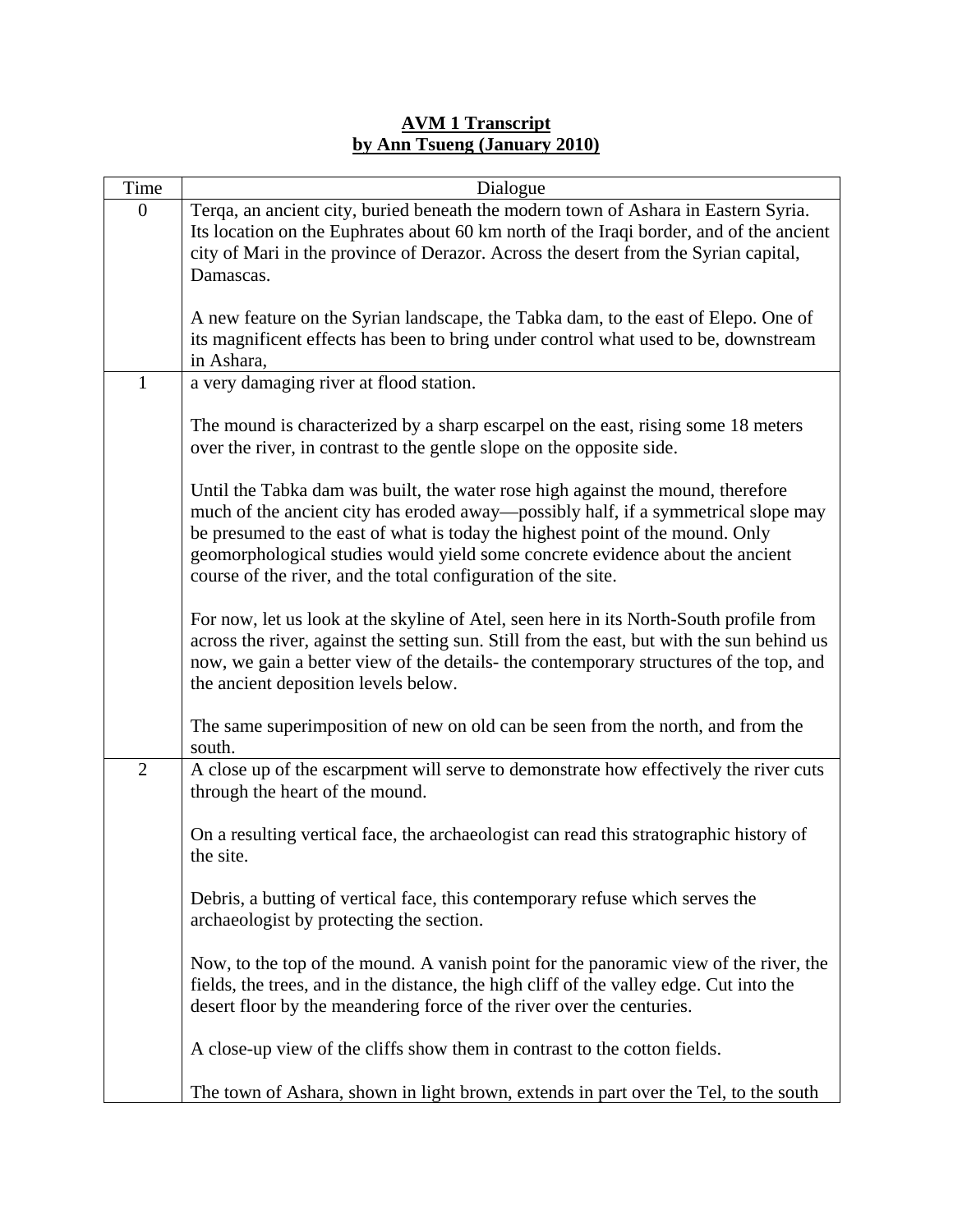|   | in the area free of the houses, there is ample room for archaeological excavations.     |
|---|-----------------------------------------------------------------------------------------|
|   | The current ones being identified in red.                                               |
|   |                                                                                         |
|   | The present area of the Tel is about 25 acres, approximately ten of which are           |
| 3 | readily available for investigation. Thus archaeology at ancient Terqa is carried out   |
|   | against the background of modern Ashara.                                                |
|   |                                                                                         |
|   | The life of the past being echoed by the life of the present-through its public         |
|   | buildings, its park, its market, its streets, its people, its houses-- all in a sort of |
|   | organic interaction of bygone and ongoing life ways that which the Tel has been and     |
|   | remains the permanent witness over the centuries.                                       |
|   |                                                                                         |
|   | The first archeological report about the site goes back to 1914, by chance, [Hedsfeld], |
|   | during a forced pause on a reconnaissance trip, came to Ashara and found an             |
|   | inscription which identified the site as Terqa.                                         |
| 4 | The first regular archaeological work was undertaken in 1923, by Tu Ro Dange and        |
|   | Thorm. Their brief season with a handful of legionnaires as workman yielded             |
|   | evidence for a very interesting stratographic sequence—showing that the occupation      |
|   | of the site extended back into the $3rd$ millennium BC.                                 |
|   |                                                                                         |
|   | Their published report gives a good documentation of the finds, but does not report     |
|   | the location of their two field operations. On the basis of inferential evidence, their |
|   | soundings was probably located as shown on the map, Sounding 01 to the north, and       |
|   | Sounding 02 to the south, designations which have been introduced by the American       |
|   | expedition. These two soundings are adjacent to the American operation, as shown        |
|   | here as 5.                                                                              |
|   |                                                                                         |
|   | Sounding 01 would then be what appears today as a semi-circular shaft on the upper      |
|   | face of the escarpment.                                                                 |
|   |                                                                                         |
|   | Sounding 02 would be a hump,                                                            |
| 5 | known locally as the Sheikh's tomb. It is shown here at the moment when a mother        |
|   | has come to pray for the health of her baby, on which occasion she distributes          |
|   | candies to the ever present children.                                                   |
|   |                                                                                         |
|   | From a different angle, the same location is shown here, at the edge of the American    |
|   | excavations.                                                                            |
|   |                                                                                         |
|   | On the one hand, there are no structures associated with the Sheikh's tomb. And on      |
|   | the other, Tor de Gan and Thorm describe having found in their second Soundings         |
|   | the remains of an important $3rd$ millennium grave.                                     |
|   |                                                                                         |
|   | Therefore, it is possible that their discovery gave rise to a folk tradition lending    |
|   | special significance to the spot.                                                       |
|   |                                                                                         |
|   | It wasn't until 50 years later that regular excavations were resumed at Terqa. In 1974, |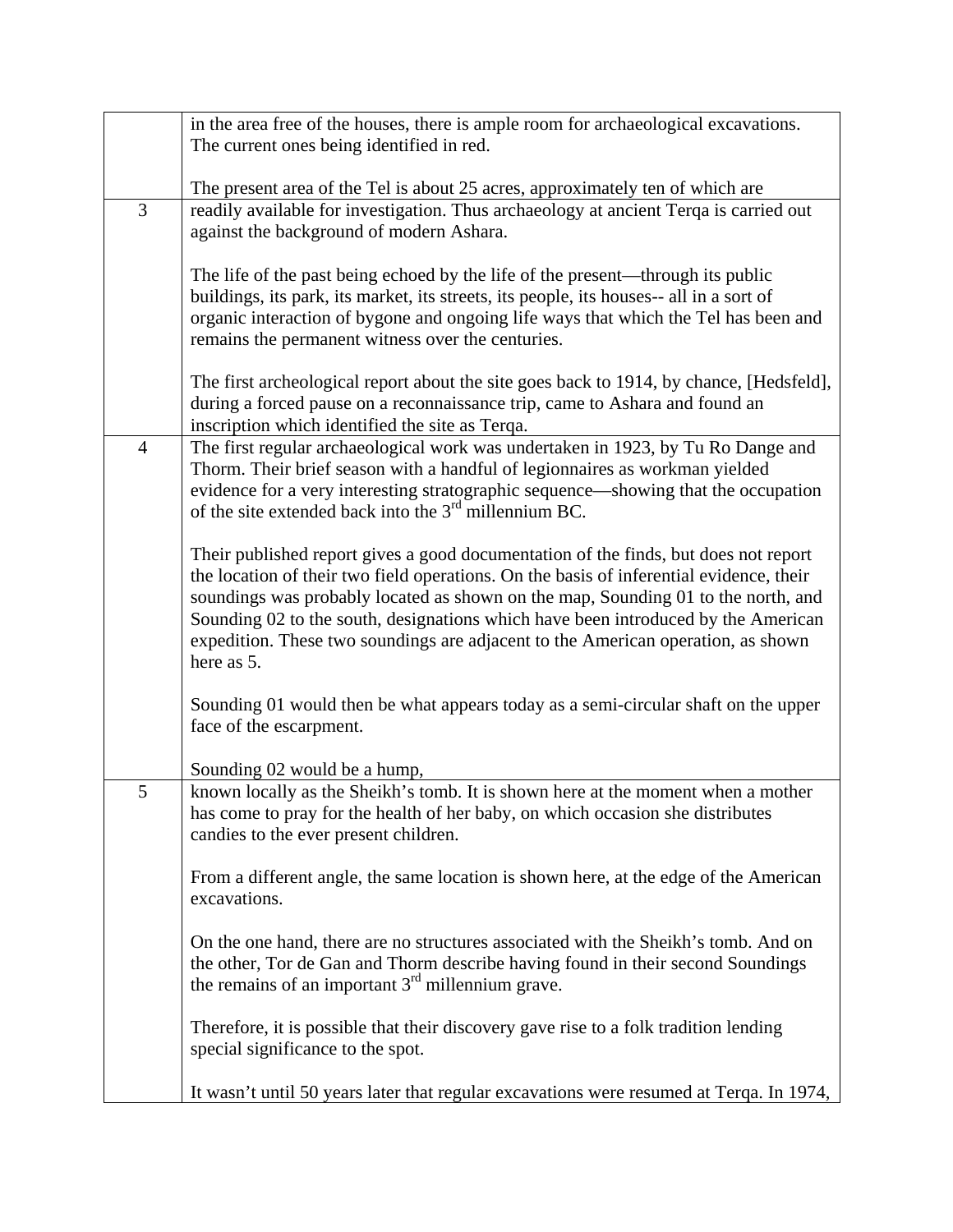|        | Teresa Carter of John Hopkins University obtained a permit to work there. And in the<br>following year, [Delba Hillers], from the same university, directed a brief season of                                                                                                                                                                                                                                                                                                                                                                                      |
|--------|--------------------------------------------------------------------------------------------------------------------------------------------------------------------------------------------------------------------------------------------------------------------------------------------------------------------------------------------------------------------------------------------------------------------------------------------------------------------------------------------------------------------------------------------------------------------|
|        | Soundings, referred to as The First Season. During a short period of 10 days,                                                                                                                                                                                                                                                                                                                                                                                                                                                                                      |
| 6      | in the spring of 1975, Hillers was able to show that the Islamic occupation at the site<br>was limited to the top meter or so, and that immediately below, there was already<br>material from the $2nd$ millennium BC.                                                                                                                                                                                                                                                                                                                                             |
|        | The two squares opened by Hiller, SG1, near the eastern edge of the mound, was in<br>the path of one of the dirt roads of the town.                                                                                                                                                                                                                                                                                                                                                                                                                                |
|        | The Second Season lasted 6 weeks in the fall of 1976, and was directed by Giorgio<br>Buccellati, of the Institute of Archaeology at UCLA, and Mary-Kelly Buccellati,<br>California University of Los Angeles. The enlarged university participation in the<br>work is reflected in the title of "Joint-American expedition to Terqa."                                                                                                                                                                                                                              |
|        | Linking our operations with those of our predecessors, we opened up a square, SG4,<br>on the edge of the cliff, near the highest point of the mound, at                                                                                                                                                                                                                                                                                                                                                                                                            |
| $\tau$ | the southern end we continued the square started in The First Season, SG2, next to<br>which we opened another one of the same size, SG3. The third operation consisted<br>mostly of surface cleaning in SG5. In addition, to control the excavations, there were<br>important chance finds shown by dots made by the local townspeople.                                                                                                                                                                                                                            |
|        | A cuneiform tablet came from the surface a bit north of our sounding SG4. Some 3rd<br>millennium pottery was discovered at a depth of about 2 meters below the floor of a<br>courtyard near the northernmost portion of the mound. Second millennium pottery,<br>with [burgeoning pub] marks was found in the course of gardening on the west side.<br>These finds are important in that they are all of an early date and were made at or<br>near the                                                                                                             |
| 8      | surface, at widely scattered points throughout the mound. This suggests that most of<br>the occupational debris at Terqa dates to the $3rd$ and $2nd$ millennia. Other excavations<br>resulted from a municipal sewer project.                                                                                                                                                                                                                                                                                                                                     |
|        | As shown by the color codes, the upper trench was mostly Islamic at its right end and<br>mostly 2 <sup>nd</sup> millennium at its left end. The lower trench, outside the main perimeter of<br>the Tel, is exclusively Islamic. The trenches were of uniform dimensions, one meter<br>wide and two meters deep. We collected a large sample of artifactual remains from<br>the debris, which had been heeped on either the side of the trench by a bulldozer.<br>Since stratographic information was lost, only the horizontal position could be<br>recorded. With |
| 9      | this we can still establish some meaningful distribution of patterns as reflected in a<br>preliminary way by the color scheme on the map. The lower trench revealed an<br>interesting Islamic glaze in kiln, with tripods and [firedogs] still in place.                                                                                                                                                                                                                                                                                                           |
|        | We will now still concentrate on the $3rd$ millennium structural remains. Before the<br>last season in 1976, the only clue to $3rd$ millennium occupation at the site came from<br>the French soundings of 1923. Given the nature of stratographic deposition, we did                                                                                                                                                                                                                                                                                              |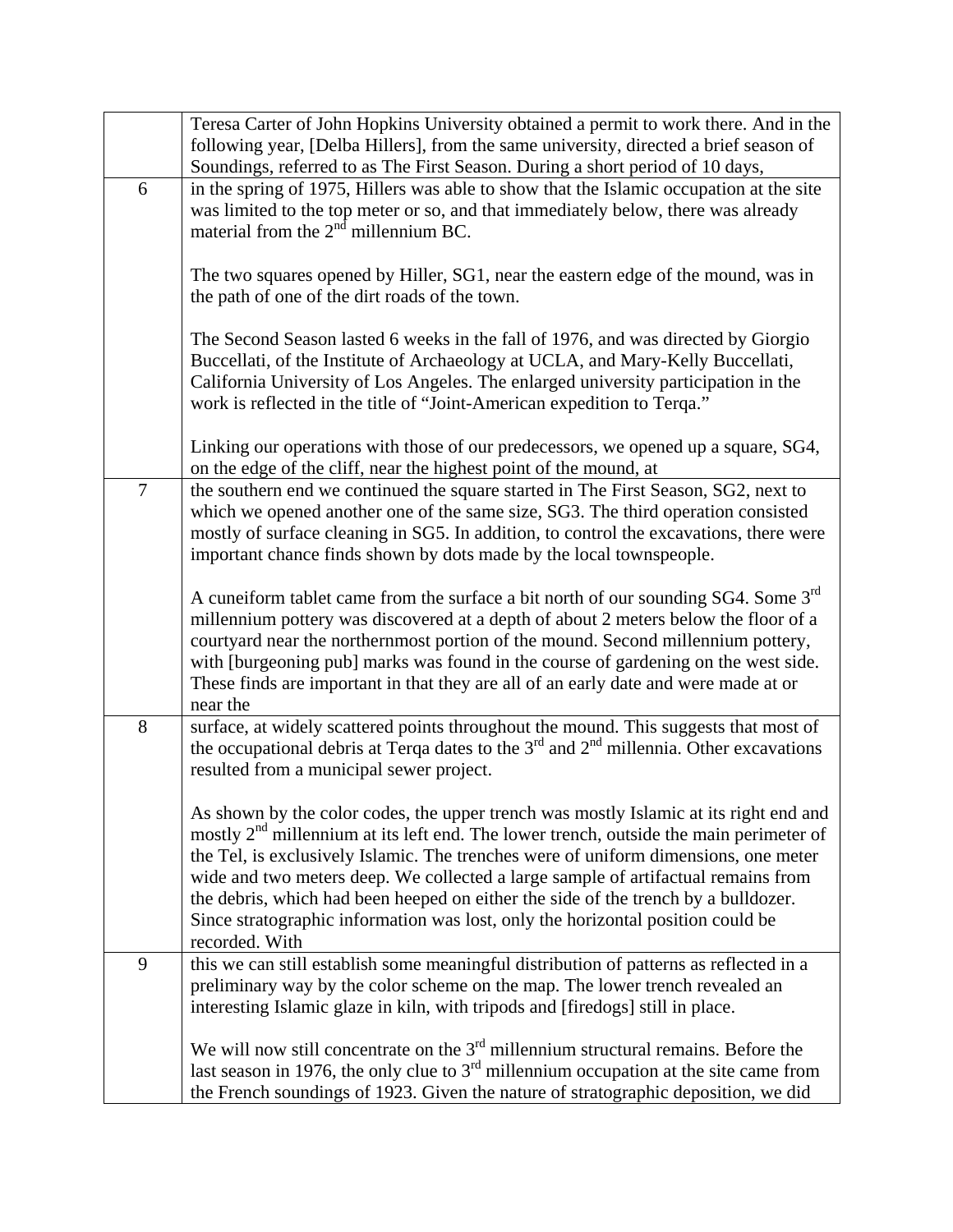|    | not expect to find remains of this early period in the initial early phases of our work.                                                                         |
|----|------------------------------------------------------------------------------------------------------------------------------------------------------------------|
|    | But, it was to be otherwise. What first caught our attention was the wide depression                                                                             |
|    | in the profile of the mound, to a point just 3 meters above the plain level.                                                                                     |
| 10 | There were vertical lines marking sharp projections in the face of the cliff which                                                                               |
|    | appear to be due to the presence of solid brick work. This impression was                                                                                        |
|    | corroborated by the observation of deep undercuts at the base of the projection,                                                                                 |
|    | obviously resulting from the action of the water in times of flood. This too implies                                                                             |
|    | that the mass above was highly compact much as one would expect from structural                                                                                  |
|    | brick work. The area, SG5, is located on the southeastern end of the mound, and is 25                                                                            |
|    | meters long.                                                                                                                                                     |
|    | When excavations started, the top of the area was covered with the modern refuse of                                                                              |
|    | the town which, shows up distinctly through its dark colors against the lighter brown                                                                            |
|    | of the ancient cultural deposit. It was a                                                                                                                        |
| 11 | relatively flat area, as illustrated here, first in the south, and then the north. Our                                                                           |
|    | intention was to clean away the modern refuse, thereby exposing the lower surface.                                                                               |
|    | As it turned out, the refuse accumulation was piled high – the depths of its layers is                                                                           |
|    | well-evidenced by the sharp interruption of the slope caused by our excavations. The                                                                             |
|    | thickness of the contemporary refuse is also apparent in the section as seen from the                                                                            |
|    | front, where we can best notice its soft consistency. The massive refuse was                                                                                     |
|    | contained by the higher vertical face of the mound on the right.                                                                                                 |
|    | Our original expectations were simply to gain some clues as to the date of the                                                                                   |
|    | remains below the refuse by                                                                                                                                      |
| 12 | connecting them stratographically with the cultural levels on the right. But, we were                                                                            |
|    | more fortunate.                                                                                                                                                  |
|    |                                                                                                                                                                  |
|    | As the cleaning progressed, the brickwork emerged with an obvious articulation                                                                                   |
|    | revealing some features such as a well. By the end, we had found a single brick                                                                                  |
|    | structure of massive proportions.                                                                                                                                |
|    | The top surface of the brick work was very irregular as the result of erosion and                                                                                |
|    | recent human activity, so that it had hardly any relationship to the shape or function                                                                           |
|    | of the original surface. Even for the well, we could not determine whether it was                                                                                |
|    | contemporary with the brickwork or cut into it later. Similarly, the outside face of                                                                             |
|    | the wall, in spite of its geometric articulation which caught our attention from the                                                                             |
|    | first,                                                                                                                                                           |
| 13 | did not correspond to the original façade of the building. But, inside the walls, on the                                                                         |
|    | lower right in this view, we were able to trace its interior space to a depth of about                                                                           |
|    | half a meter. As it turned out, the space continued all around and thus delineated a                                                                             |
|    | small room of about 2 by 4 meters in size. It had a good floor, sloping inward toward                                                                            |
|    | the right of the picture, a narrow doorway, and one rock kern on either side of the                                                                              |
|    | doorway. From these kerns, several rocks had tumbled down along the sloping floor.                                                                               |
|    | Only very few shards were found on the floor, but a more important find was                                                                                      |
| 14 | awaiting us within the walls itself, on the western side of the room.<br>Cut into this wall was a burial. The skeleton of a woman was lying on its side with its |
|    |                                                                                                                                                                  |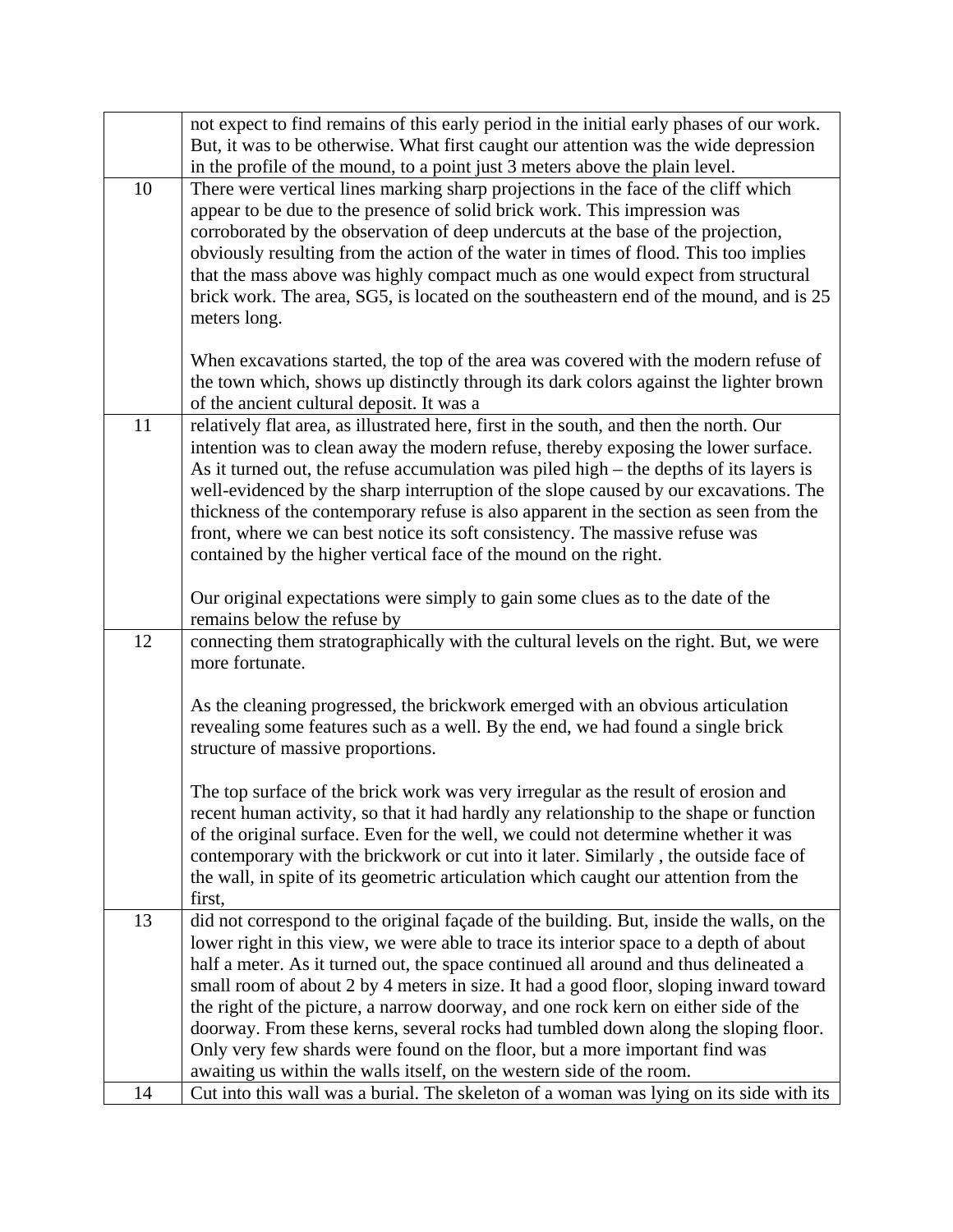|    | back against the side of one of the rock kerns. Her legs were flexed, and one hand<br>was touching a nearby vessel, on the upper right. On the humorous were two toggle<br>pins which had obviously served to fashion her garments on her shoulder, together<br>with a white shell ring and the black beads which were found next to the pins. The jar<br>which the hand was still touching, and the small bowl uncovered next to it, provided<br>a terminal [ceniclam] for the large brick structure into which the burial cut was cut,<br>the middle of the $3rd$ millennium. After the objects had been taken out of the ground<br>and cleaned, we could determine even better that they all showed good parallels with<br>similar objects from same date from                                                |
|----|------------------------------------------------------------------------------------------------------------------------------------------------------------------------------------------------------------------------------------------------------------------------------------------------------------------------------------------------------------------------------------------------------------------------------------------------------------------------------------------------------------------------------------------------------------------------------------------------------------------------------------------------------------------------------------------------------------------------------------------------------------------------------------------------------------------|
| 15 | [bazaar], [brack], [field], and as far afield of the [caban area] area as eastern Turkey.<br>The function of the room of the kerns, or indeed, of the large wall itself is left                                                                                                                                                                                                                                                                                                                                                                                                                                                                                                                                                                                                                                  |
|    | unexplained for now. But the very scale of the remains is sufficient to indicate the<br>monumental character of the original structure. Prospects for future research are<br>good, since the brickwork seems to extend further west unde the refuse heaps, and<br>since additional floors are likely to be found sealed below the one uncovered at<br>present in the room.                                                                                                                                                                                                                                                                                                                                                                                                                                       |
| 16 | For now, one more word about two interesting chance finds relating to the early<br>periods of Terqa. A twin jar, of the type we uncovered in the burial in SG5 was found<br>by a lady digging in her courtyard at a distance of some 400 meters in the northwest<br>of the monumental building. And it was found, together with another jar also typical<br>of the mid-3 <sup>rd</sup> millennium, giving a good indication of the considerable extent which<br>Terqa had reached at that early period.                                                                                                                                                                                                                                                                                                          |
|    | A second, important chance find is a tablet of a type identical to the ones from Mari<br>dated in the period of the [shakanakuhs], the early $2nd$ millennium, and recently<br>published by [Le Me.] Our tablet contains a list of three personal names [Theadado,<br>Coman, Kadzu],                                                                                                                                                                                                                                                                                                                                                                                                                                                                                                                             |
| 17 | qualified as workmen, and identified as being sick. The reverse gives the day, the<br>$21st$ , and the month, [Abierto]. The fine spot of the tablet was shown to us as being<br>some 100meters to the north of our operation SG4, along the edge of the cliff facing<br>the river. Since this came at the very end of the season, it was impossible to probe the<br>area—a task which is left for the coming season.                                                                                                                                                                                                                                                                                                                                                                                            |
|    | The most important findf of the $2nd$ millennium fall into two categories: several burial<br>complexes and a residential unit. The burials were found in SG 2-3, on the southern<br>side of the mound, in what seems to have been an open area, and in SG 4 in an area                                                                                                                                                                                                                                                                                                                                                                                                                                                                                                                                           |
| 18 | of an abandoned house. In both operations, the top levels showed evidence of an<br>Islamic occupation. Structural remains from the Islamic period were only modest:<br>such as a bread oven, of which a portion is shown here as preserved in a [book]. In<br>SG 2-3, a total of ten burials were found, in large jars, such as the one shown here, in<br>the center, and in the right corner. Some were cut by later floors, as seen in this<br>picture, where the yellow rope marks the level of a floor, and the white rope, the<br>outline of a later wall. Discovery of the skeleton inside the jar was predictable.<br>Typically, the large burial jars were covered by a lid, the reuse of a broken vessel. At<br>times, smaller vessels presumably for offerings, were placed next to the larger jar, as |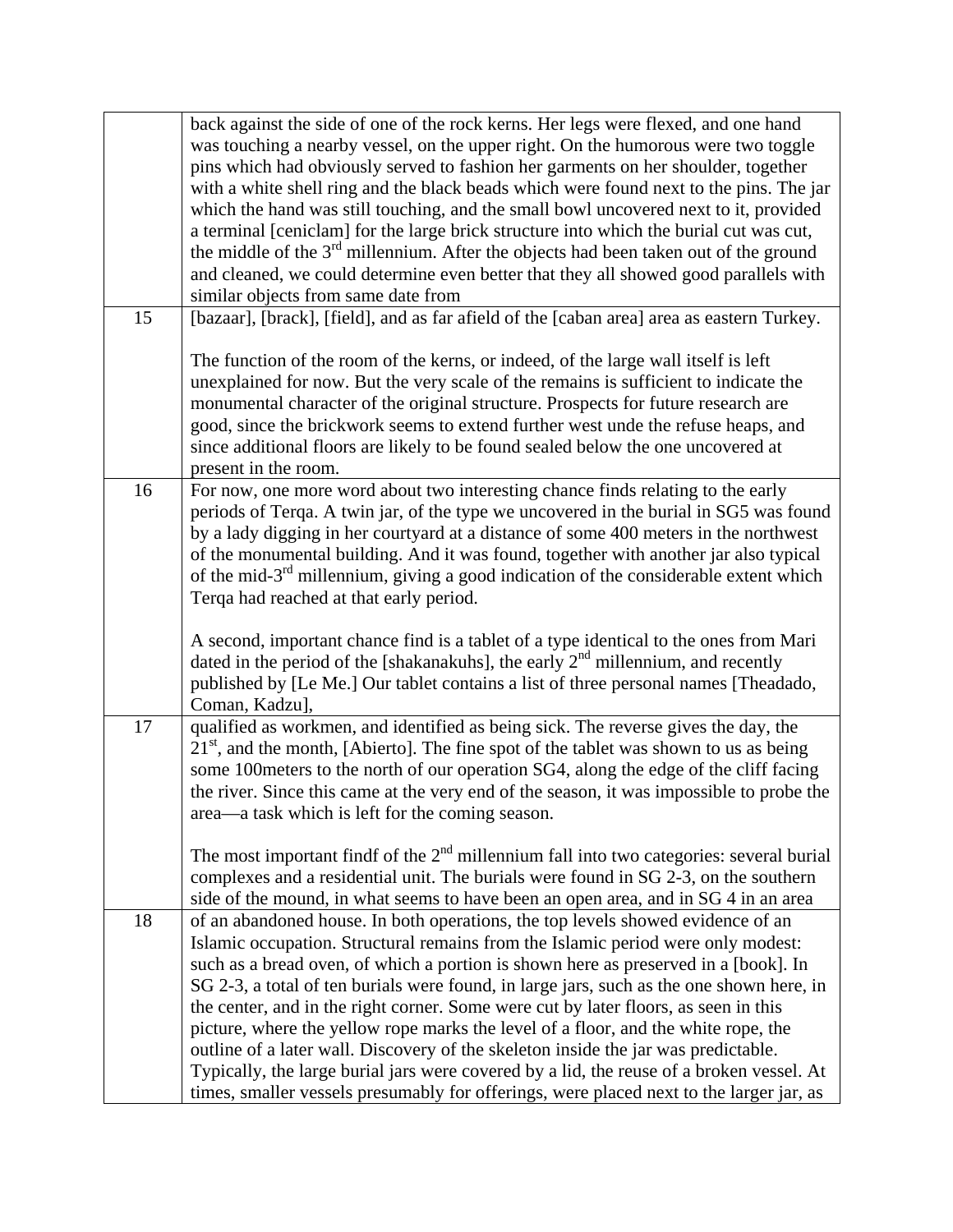|    | in the case of this, the largest burial                                                                                                                                                                                                                                                                                                                                                                                                                                                                                                                                                                                                                                                                                                                                                                                                    |
|----|--------------------------------------------------------------------------------------------------------------------------------------------------------------------------------------------------------------------------------------------------------------------------------------------------------------------------------------------------------------------------------------------------------------------------------------------------------------------------------------------------------------------------------------------------------------------------------------------------------------------------------------------------------------------------------------------------------------------------------------------------------------------------------------------------------------------------------------------|
| 19 | jar uncovered, more than a meter and half in height. Once again, the contents<br>included no more than the skeleton, save in this exceptional case for a small vessel<br>found together with a bone. The burials in SG4 were found inside the walls of an<br>abandoned house. Here, most of the burials, five in number, consisted of infant<br>skeletons contained in medium-sized jars with a small, shallow bowl used as a lid.<br>Some of these burial jars had been repaired with [stichment] in antiquity. Others were<br>wasters which could never have been used for utilitarian purposes. A typical shape<br>consists of a large jar, with a small, perforated base. With the jars were normally<br>found several goblets, also used for offerings. The most important single object<br>discovered next to these burials          |
| 20 | was a stamp seal with the representation of a quadruped in a rampant position. The<br>closest parallels are from old [Hitype] levels in old [Anatolian] sites, where the<br>animal is normally identified with a hair.<br>The lower levels of the house, within which these burials were found, yielded a rich<br>inventory of utilitarian artifacts, in spite of the limited size of the area exposed.<br>Portions of two rooms, on the right, and an open area, on the left. The walls were<br>standing at a considerable height, more than two meters, and showed ample evidence<br>that a fierce fire had caused the roof to fall in (several roofing pieces were found on<br>the floor). This fire had scorched in places not only the size of the walls, but had also<br>heavily burnt the artifacts and [sprawled] the stone tools. |
| 21 | However, it preserved the contents in C2, as they were at the moment of the fire. The<br>most interesting selection of artifacts was found in what appeared to be a storage<br>area, of which only a little more than three square meters were preserved. This floor<br>was covered with more than 70 artifacts. On the left of the diagonal, one sees the<br>sharpness of the cliff, best appreciated from this angle.<br>The artifacts seem to cluster naturally into functional categories—such a small<br>goblet, nested together next to a pitcher-like container, which might have been used<br>for pouring by the ancient householder. Here is a large [oval] jar still sitting in a<br>stand, and a large bowl used to store a pitcher. One of the most interesting shapes is a<br>so-called [bicid] jar,                          |
| 22 | approximately spherical and made curiously of three different pieces stuck together.<br>This is a distinctive type, otherwise found in [Mari and Bago]. The inventory of this<br>storage room reflects the general inventory of the site in the $2nd$ millennium.<br>Combining the finds from old operations at the site, it appears that this stage of the<br>excavations, that the most common vessels were goblets, elegant and diversified in<br>shape, and generally with a small button-like base. Other types included bottles,<br>small jars, and small bowls. Besides the vessels, the ceramic assemblage includes<br>figurines. In addition to ceramics, we find objects of stone, as with this grinding tool,<br>of bone, as with                                                                                               |
| 23 | this [aul], of metal, copper or bronze, as with displayed, or another piece, possibly an<br>armor scale. Many of the $2nd$ millennium artifacts have close parallels in sites like<br>[mari and nuzi]. A typological [seriation] based on these parallels correspond neatly<br>to a stratographic [seriation]. Thus, one of the most important results which we may                                                                                                                                                                                                                                                                                                                                                                                                                                                                        |